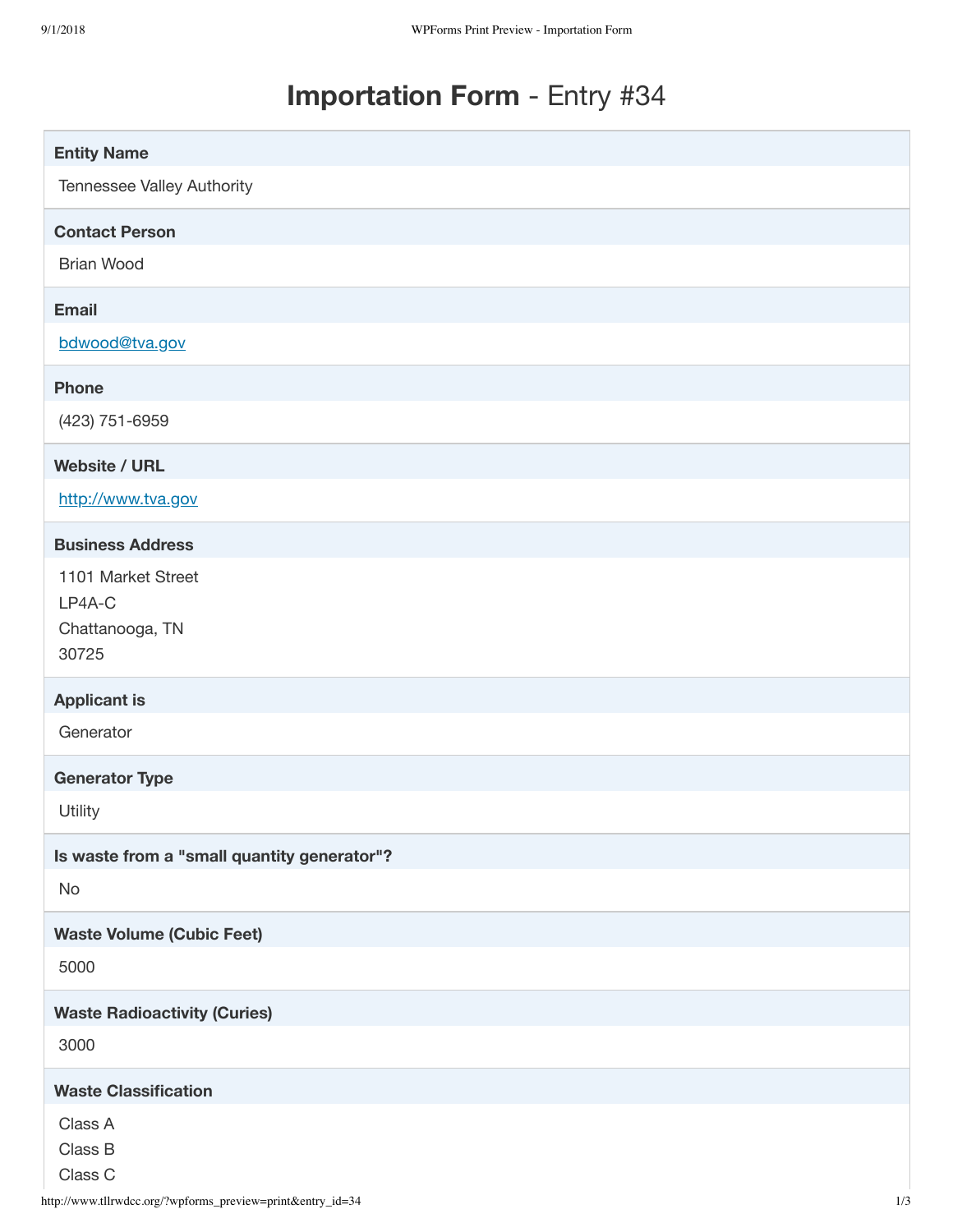## **Waste Form**

Unstable

**Does the proposed waste consist solely of sealed sources?**

No

**Compact and/or unaffiliated state, territory, possession, or district of the United States where the waste was generated (please list)**

Alabama and Tennessee

## **Waste Description**

Dewatered bead and/or powdex resin Sources - Sealed and Check **Filters** Compactable & Non-Compactable Trash

**Does Applicant have any unresolved violation(s), complaint(s), unpaid fee(s), or past due report(s) with the Texas Low-Level Radioactive Waste Disposal Compact Committee?**

No.

**Does Applicant have any unresolved violation(s), complaint(s), unpaid fee(s), or past due reports associated with radioactive waste receipt, storage, handling, management, processing, or transportation pending with any other regulatory agency with jurisdiction to regulate radioactive material including, without limitation, the Texas Commission on Environmental Quality (TCEQ)?**

No.

## **Applicant hereby certifies\* the following:**

The information provided herein is complete, accurate, and correct.

The waste proposed for importation is not waste of international origin.

The low-level radioactive waste for which this Import Application is submitted will be packaged and shipped in accordance with applicable state and federal regulations and is acceptable for disposal at the Compact Facility. The person submitting this Import Application is authorized by the Applicant to commit Applicant to each and every obligation and condition set forth herein and in the Agreement for Importation of Non-Party Compact Waste. A copy of a written document containing such authorization must be attached to this Import Application. Applicant has delivered to the specified disposal facility and TCEQ a copy of this Application for Importation of Compact Waste (along with any supplement or amendment thereto).

| <b>Name</b>       |  |
|-------------------|--|
| <b>Brian Wood</b> |  |
| <b>Title</b>      |  |
| Sr. Mgr. RadWaste |  |